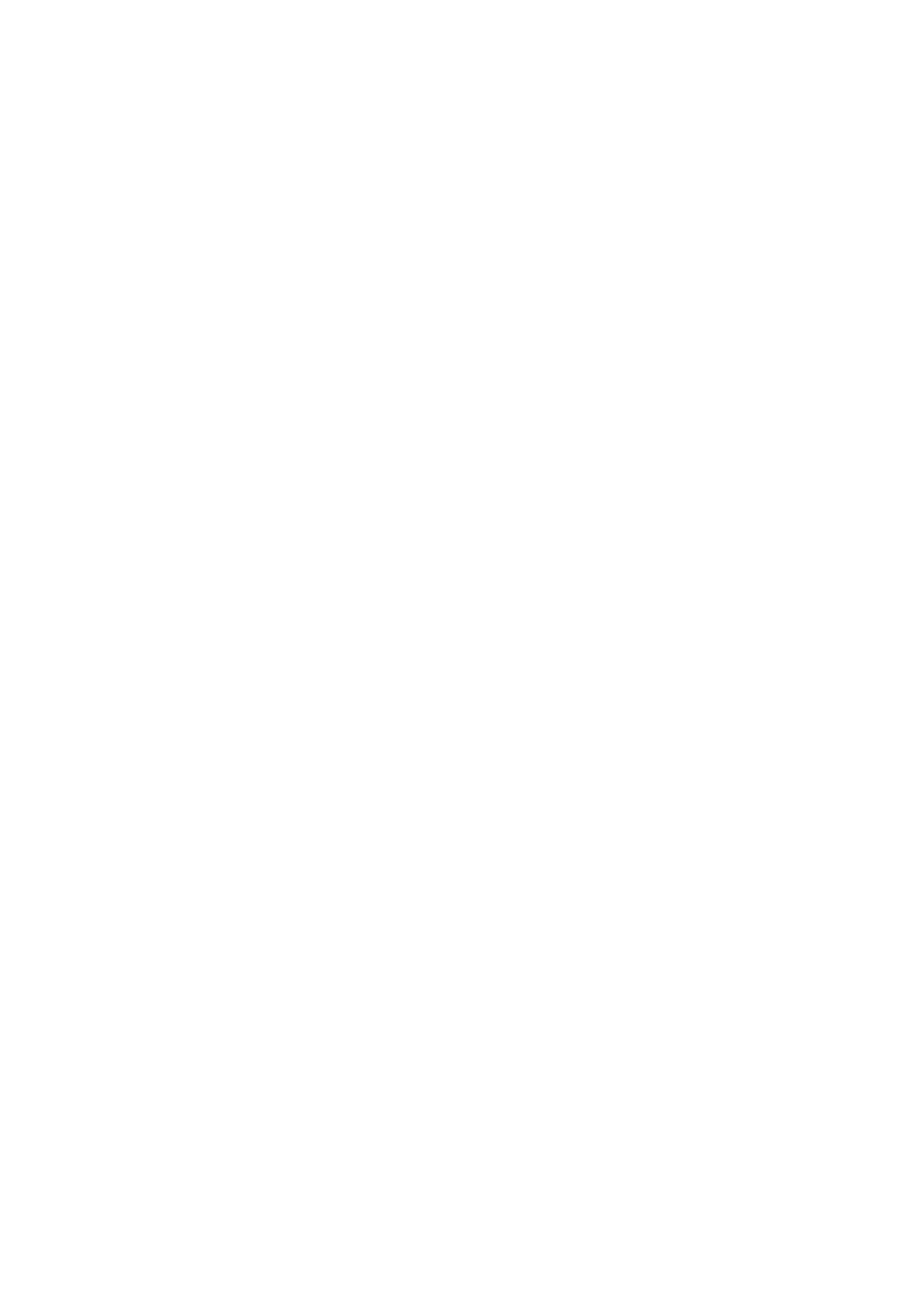

# Table of contents

| 1. |        |  |
|----|--------|--|
| 2. |        |  |
|    | 2.1.   |  |
|    | 2.2.   |  |
|    | 2.3.   |  |
|    | 2.4.   |  |
|    | 2.5.   |  |
|    | 2.6.   |  |
|    | 2.7.   |  |
|    | 2.8.   |  |
|    | 2.9.   |  |
|    | 2.10.  |  |
|    | 2.11.  |  |
| 3. |        |  |
|    | 3.1.   |  |
|    | 3.2.   |  |
|    | 3.3.   |  |
|    | 3.3.1. |  |
|    | 3.3.2. |  |
|    | 3.4.   |  |
|    | 3.5.   |  |
|    | 3.6.   |  |
|    | 3.7.   |  |
|    | 3.8.   |  |
|    | 3.8.1. |  |
|    | 3.8.2. |  |
|    | 3.8.3. |  |
|    |        |  |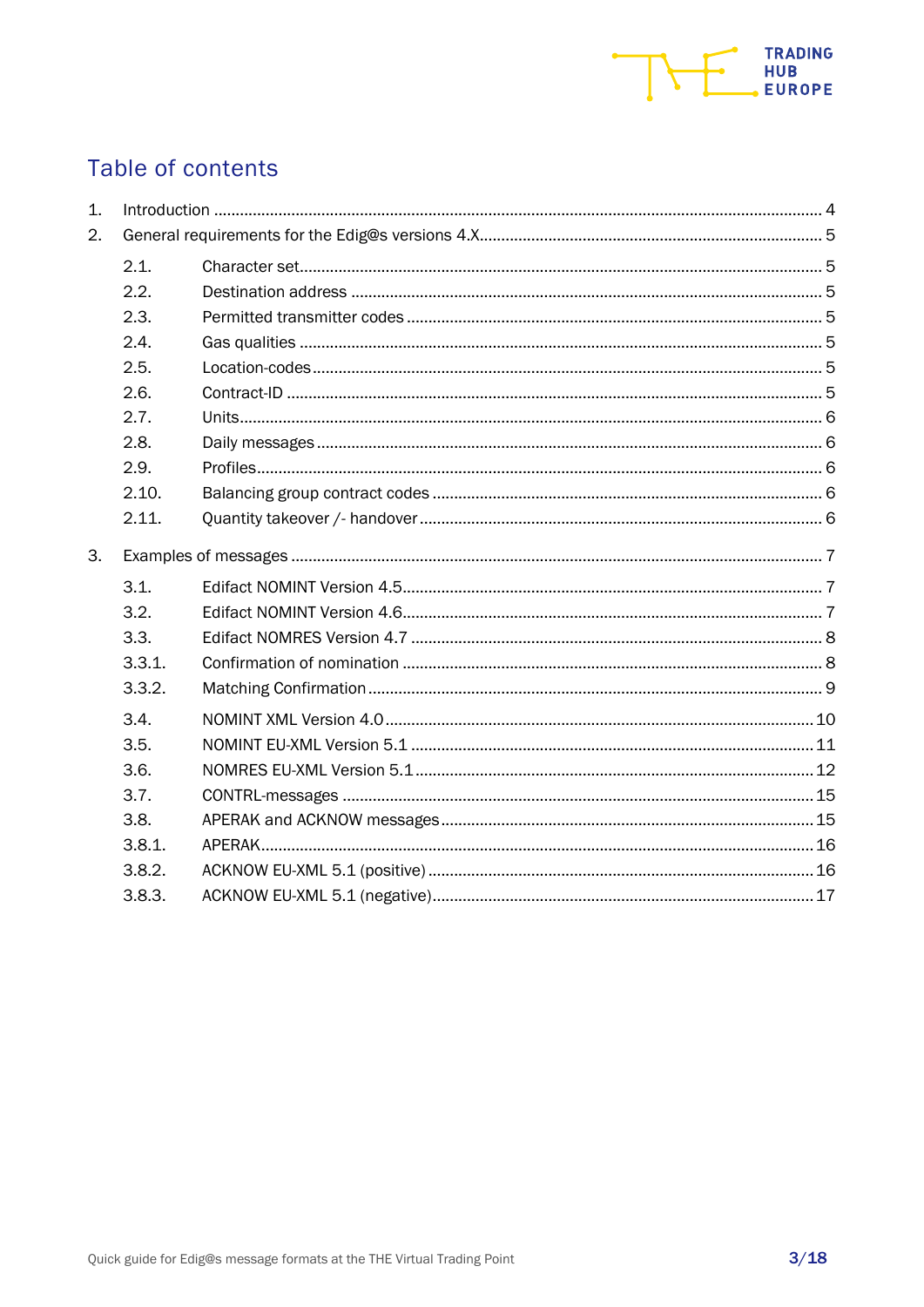

# <span id="page-3-0"></span>1. Introduction

This manual is intended for parties/persons who already have a basic knowledge of Edig@s and for suppliers of software/application programmes who want to use an Edig@s solution for their customers.

Rules and examples for NOMINT, NOMRES, CONTRL, APERAK and ACKNOW messages for the Edig@s versions supported at the VHP (Virtual Trading Point) of Trading Hub Europe GmbH are described.

Some requirements are described that are not contained in detail in the general "Message Implementation Guidelines for Edig@s", which can be downloaded from www.edigas.org. In addition, special features relevant to the German market and the areas of application described here are explained.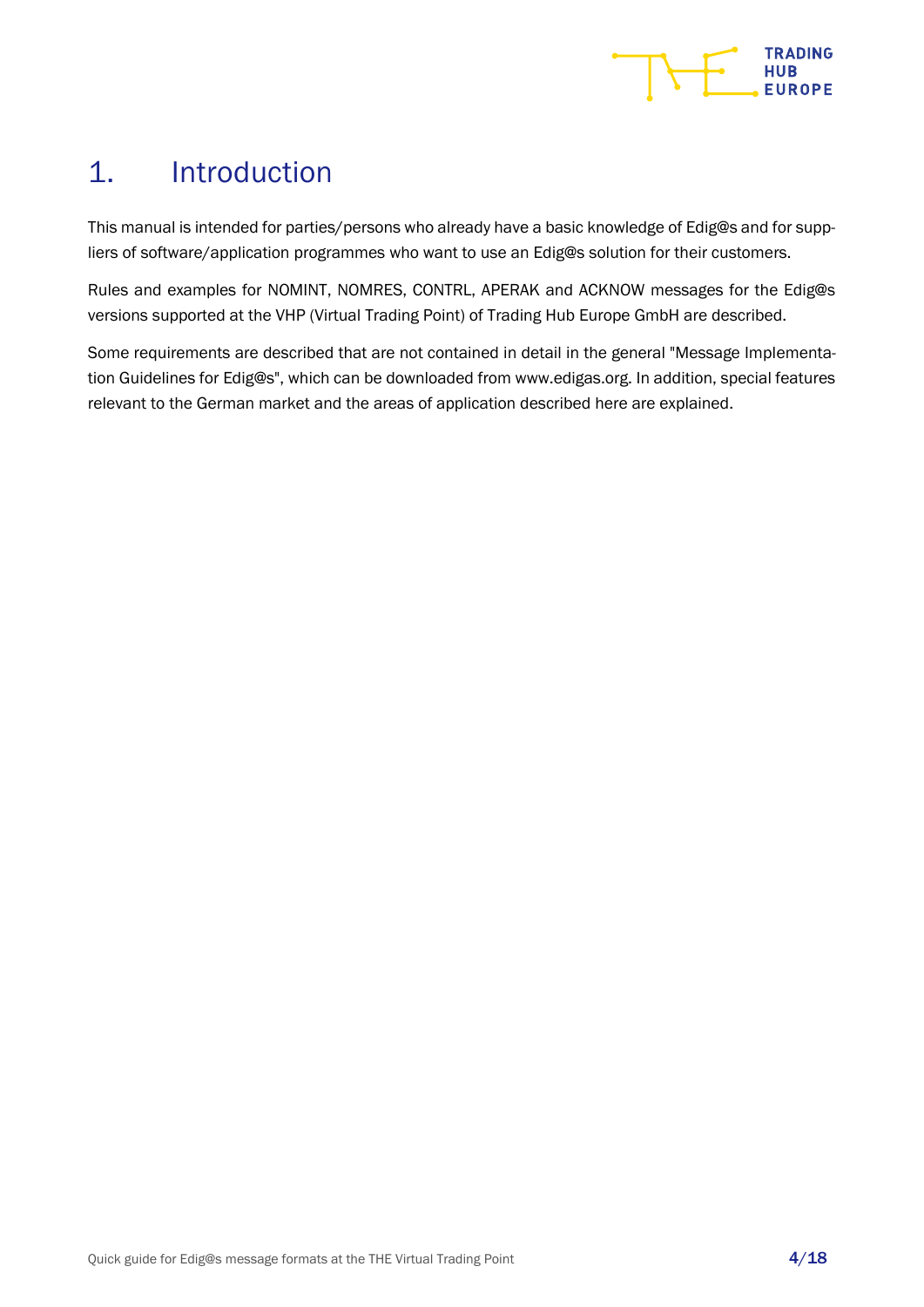# **HUR**

# <span id="page-4-0"></span>2. General requirements for the Edig@s versions 4.X

### <span id="page-4-1"></span>2.1. Character set

The character sets UNOA or UNOC are permitted.

# <span id="page-4-2"></span>2.2. Destination address

As message recipient in the NOMINT messages for the VHP, the DVGW code of Trading Hub Europe GmbH. 9800505300009 (Coding Scheme 502/332) has to be used.

# <span id="page-4-3"></span>2.3. Permitted transmitter codes

Permissible sender codes in the NOMINT messages for the VHP are DVGW codes in the role of balancing group manager (Coding Scheme 502/332) as well as GLN codes (Coding Scheme 14/9).

# <span id="page-4-4"></span>2.4. Gas qualities

In the cross-quality market area of Trading Hub Europe, the transfer of gas quantities at the VTP takes place exclusively between balancing groups of the same gas quality, i.e. between H-gas balancing groups on the one hand and between L-gas balancing groups on the other hand. For the Edig@s message exchange it must therefore be noted that a message may only contain nominations for the transfer of gas quantities between (biogas) balancing groups of the same gas quality.

# <span id="page-4-5"></span>2.5. Location-codes

The allocation of VTP nominations for the transfer of gas quantities between H-gas balancing groups and L-gas balancing groups is carried out via a uniform location code (37Z005053MH0000D) in the Edig@s-NOMINT-messages.

# <span id="page-4-6"></span>2.6. Contract-ID

The contract ID to be used is identical to the balancing group contract code.

Balancing group contracts for H-gas quality are characterised by:

"THEOBFH" + <9-digit number> or "THEOBDH" + <9-digit number >.

Biogas balancing group contracts for H-gas quality are characterised by:

"THEOBBH" + <9-digit number>.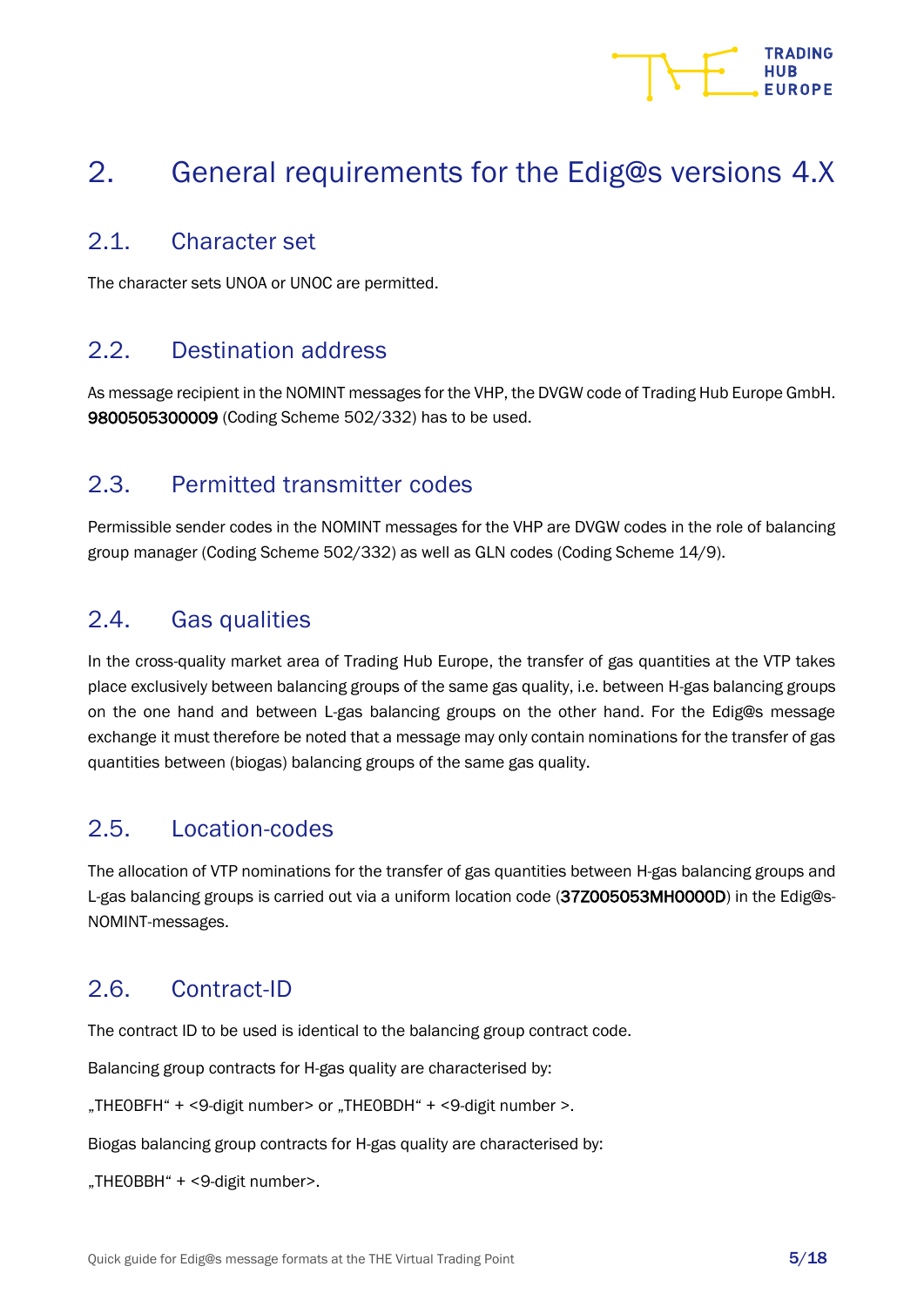

Balancing group contracts for L-gas quality are characterised by:

"THE0BFL" + <9-digit number > bzw. "THE0BDL" + <9-digit number >.

Biogas balancing group contracts for L-gas quality are characterised by:

"THEOBBL" + <9-digit number >.

### <span id="page-5-0"></span>2.7. Units

All quantities shall be declared in the unit kWh/h without decimals and without thousand separators using the marking "KW1". Only positive quantities shall be accepted.

### <span id="page-5-1"></span>2.8. Daily messages

Only hourly quantities (not daily quantities) may be listed in daily reports.

### <span id="page-5-2"></span>2.9. Profiles

Hours with the same quantities can be combined, e.g. 120,000 kWh/h from 10:00 to 18:00. For NOMRES messages this is the default setting.

#### <span id="page-5-3"></span>2.10. Balancing group contract codes

For the transfer of gas quantities between balancing group contract accounts, purchase and/or sale notifications must be made at the Virtual Trading Point by the balancing group managers of the receiving and of the delivering balancing group..

In the NOMINT messages, two balancing group contract codes must always be specified per LIN loop:

- a. the balancing group contract code of the sender of the Edig@s message (internal shipper) must be specified in the NOMINT message as "ZSH" (NOMINT 4.5) or "ZEU" (NOMINT 4.6)..
- b. the balancing group contract code of the counterparty must be indicated in the NOMINT message as "ZES" (ex-tern shipper).

### <span id="page-5-4"></span>2.11. Quantity takeover /- handover

The quantity codes "Z02" (takeover = purchase/entry) and "Z03" (transfer = sale/exit) shall be used to indicate whether nominations are made for takeover or for transfer at the Virtual Trading Point.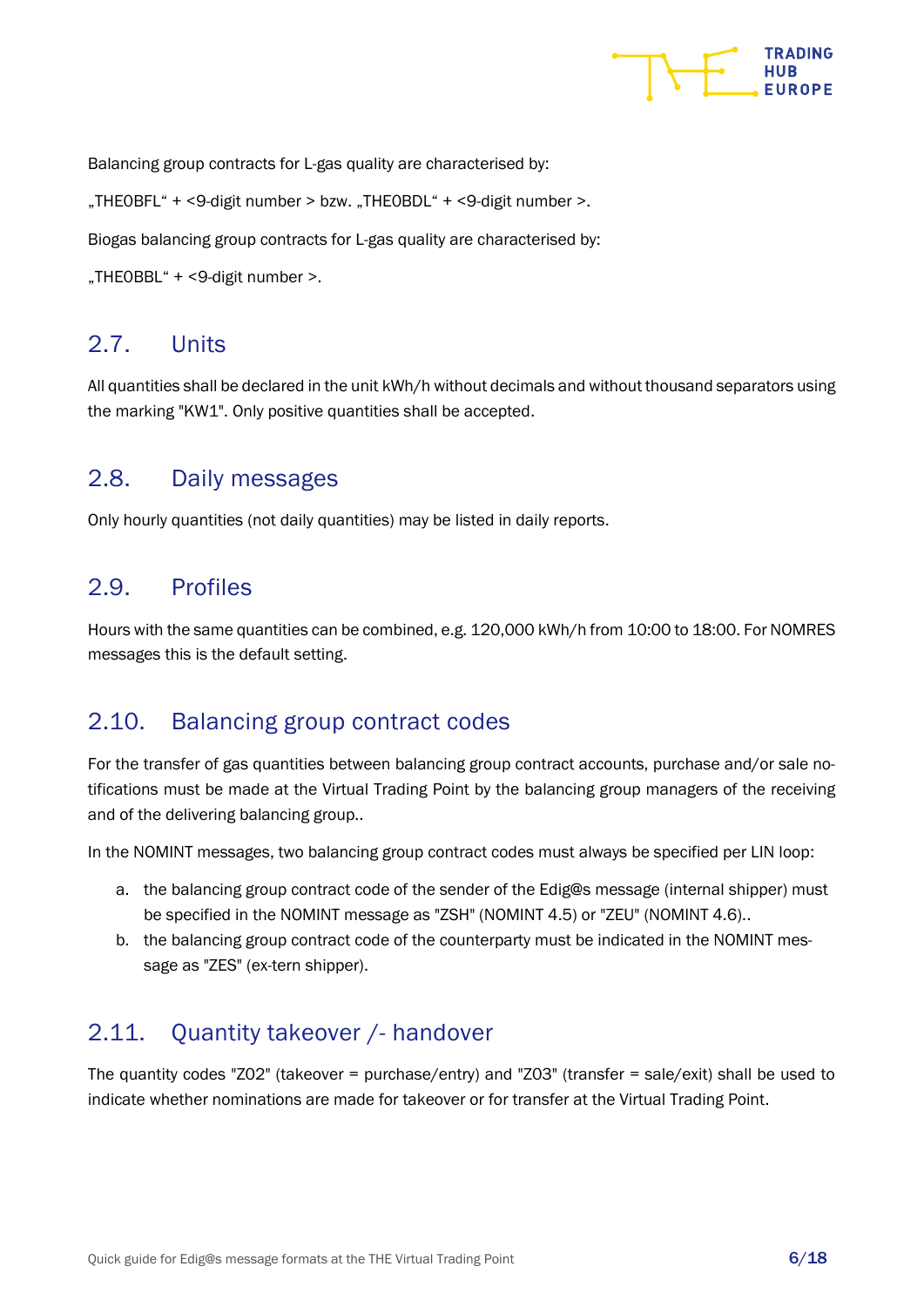

# <span id="page-6-0"></span>3. Examples of messages

# <span id="page-6-1"></span>3.1. Edifact NOMINT Version 4.5

The NOMINT message is sent by the trader to the VHP of Trading Hub Europe GmbH (DVGW-Code 9800505300009).

In this example, the following premises are assumed:

- The traders GLN-Code is 5200000000000.
- The "Master Contract ID" is THE0BFH000000001.
- The balancing group contract code is THE0BFH000000001.
- The nomination is made for the location 37Z005053MH0000D.
- The quantity taken over from THE0BFH0000002 is 100 kWh/h for the whole day.
- The quantity transferred to THE0BFH0000003 is 20 kWh/h for the whole day.

UNB+UNOA:3+5200000000000:14+9800505300009:502+210929:0929+NOMINT012345++++++  $O'$ 

UNH+NOMINT012345+ORDERS:D:07A:UN:EG4012' BGM+55G::321+NOMINT012345+9' DTM+Z05:0:805' DTM+137:202109290729:203' DTM+Z01:202110020400202110030400:719' RFF+Z13:70031' NAD+ZSY+5200000000000::9' NAD+ZSX+9800505300009::332'  $LIN+1'$ LOC+Z19+37Z005053MH0000D::305' DTM+2:202110020400202110030400:719' QTY+Z02:100:KW1' NAD+ZSH+THE0BFH000000001::ZSO' NAD+ZES+THE0BFH000000002::ZSO'  $LIN+2'$ LOC+Z19+37Z005053MH0000D::305' DTM+2:202110020400202110030400:719' QTY+Z03:20:KW1' NAD+ZSH+THE0BFH000000001::ZSO' NAD+ZES+THE0BFH000000003::ZSO' UNS+S' UNT+22+NOMINT012345' UNZ+1+NOMINT012345'

# <span id="page-6-2"></span>3.2. Edifact NOMINT Version 4.6

The NOMINT message is sent by the trader to the VHP of Trading Hub Europe GmbH (DVGW-Code 9800505300009).

In this example, the following premises are assumed: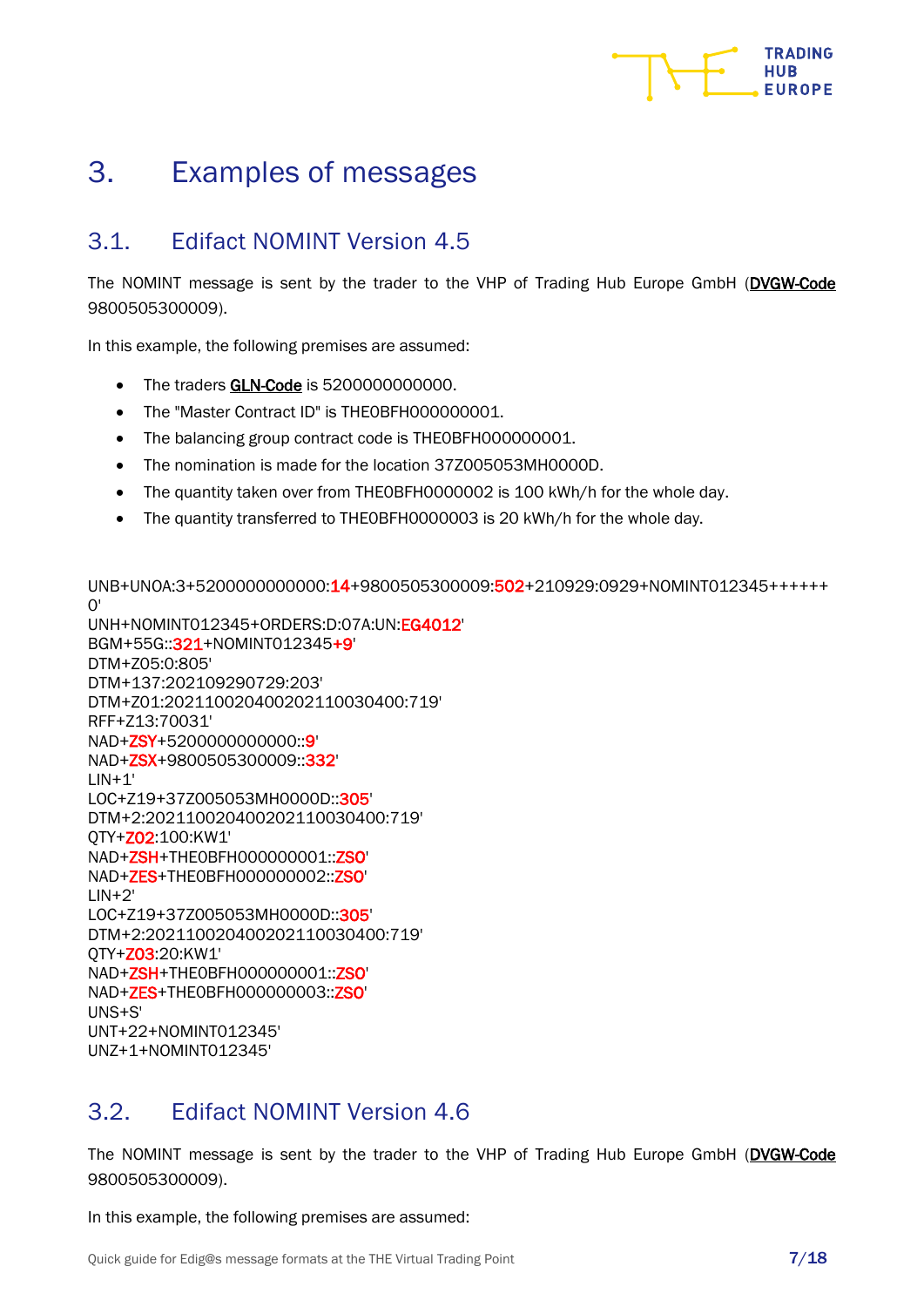

- The traders **GLN-Code** is 5200000000000.
- The "Master Contract ID" is THE0BFH000000001.
- The balancing group contract code is THE0BFH000000001.
- The nomination is made for the location 37Z005053MH0000D.
- The quantity taken over from THE0BFH0000002 is 100 kWh/h for the whole day.
- The quantity transferred to THE0BFH0000003 is 20 kWh/h for the whole day.

UNB+UNOA:3+5200000000000:14+9800505300009:502+211001:0929+NOMINT012345' UNH+NOMINT012345+ORDERS:D:07A:UN:DVGW17' BGM+55G::332+NOMINT012345' DTM+Z05:0:805' DTM+137:202109290729:203' DTM+Z01:202110020400202110030400:719' RFF+Z13:70031' NAD+MS+52000000000000::9' NAD+MR+9800505300009::332'  $LIN+1'$ LOC+Z19+37Z005053MH0000D::332' DTM+2:202110020400202110030400:719' QTY+Z02:100:KW1' NAD+ZEU+THE0BFH000000001::332' NAD+ZES+THE0BFH000000002::332'  $LIN+2'$ LOC+Z19+37Z005053MH0000D::332' DTM+2:202110020400202110030400:719' QTY+Z03:20:KW1' NAD+ZEU+THE0BFH000000001::332' NAD+ZES+THE0BFH000000003::332' UNS+S' UNT+22+NOMINT012345' UNZ+1+NOMINT012345'

# <span id="page-7-0"></span>3.3. Edifact NOMRES Version 4.7

Trading Hub Europe sends NOMRES as both nomination (BGM+19G) and matching (BGM+20G) confirmations. The IMD (Item description) qualifier 17G denotes the nominated quantities, 18G the counterpart nominated quantities and 16G the matched quantities.

#### <span id="page-7-1"></span>3.3.1. Confirmation of nomination

```
UNB+UNOA:3+9800505300009:502+5200000000000:14+211001:1334+THE123456789'
UNH+0123456789+ORDRSP:D:07A:UN:DVGW17'
BGM+19G::332+NOMRES0123456789'
DTM+Z05:0:805'
DTM+137:202111081234:203'
DTM+Z01:202110020400202110030400:719'
RFF+Z13:70037'
NAD+MS+9800505300009::332'
NAD+MR+52000000000000::9'
```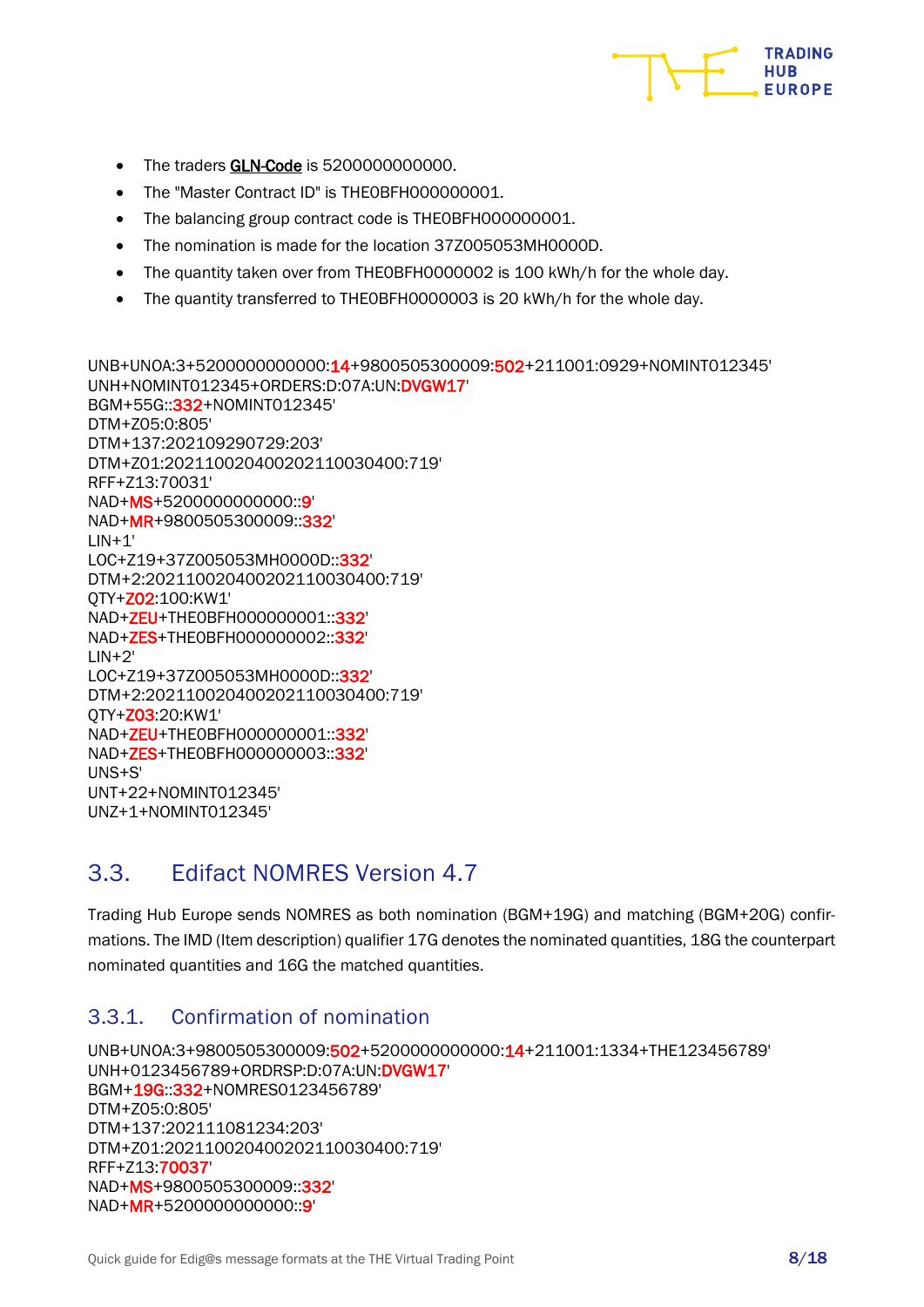

 $LIN+1'$ IMD++05G+17G::332' LOC+Z19+37Z005053MH0000D::332' DTM+2:202110020400202110030400:719' QTY+Z02:100:KW1' NAD+ZEU+THE0BFH000000001::332' NAD+ZES+THE0BFH000000002::332'  $LIN+2'$ IMD++05G+28G::332' LOC+Z19+37Z005053MH0000D::332' DTM+2:202110020400202110030400:719' 0TY+203:100:KW1' NAD+ZEU+THE0BFH000000001::332' NAD+ZES+THE0BFH000000002::332'  $LIN + 3'$ IMD++05G+17G::332' LOC+Z19+37Z005053MH0000D::332' DTM+2:202110020400202110030400:719' 0TY+203:20:KW1' NAD+ZEU+THE0BFH000000001::332' NAD+ZES+THE0BFH000000003::332'  $LIN+4'$ IMD++05G+18G::332' LOC+Z19+37Z005053MH0000D::332' DTM+2:202110020400202110030400:719' QTY+Z02:20:KW1' NAD+ZEU+THE0BFH000000001::332' NAD+ZES+THE0BFH000000003::332' UNS+S' UNT+38+0123456789' UNZ+1+THE123456789'

#### <span id="page-8-0"></span>3.3.2. Matching Confirmation

```
UNB+UNOA:3+9800505300009:502+5200000000000:14+211108:1334+THE123456789'
UNH+0123456789+ORDRSP:D:07A:UN:DVGW17'
BGM+20G::332+NOMRES0123456789'
DTM+Z05:0:805'
DTM+137:202111081234:203'
DTM+Z01:202110020400202110030400:719'
RFF+Z13:70038'
NAD+MS+9800505300009::332'
NAD+MR+5200000000000::9'
LIN+1'IMD++05G+16G::332'
LOC+Z19+37Z005053MH0000D::332'
DTM+2:202110020400202110030400:719'
QTY+Z02:100:KW1'
NAD+ZEU+THE0BFH000000001::332'
NAD+ZES+THE0BFH000000002::332'
LIN+2'IMD++05G+18G::332'
LOC+Z19+37Z005053MH0000D::332'
DTM+2:202110020400202110030400:719'
```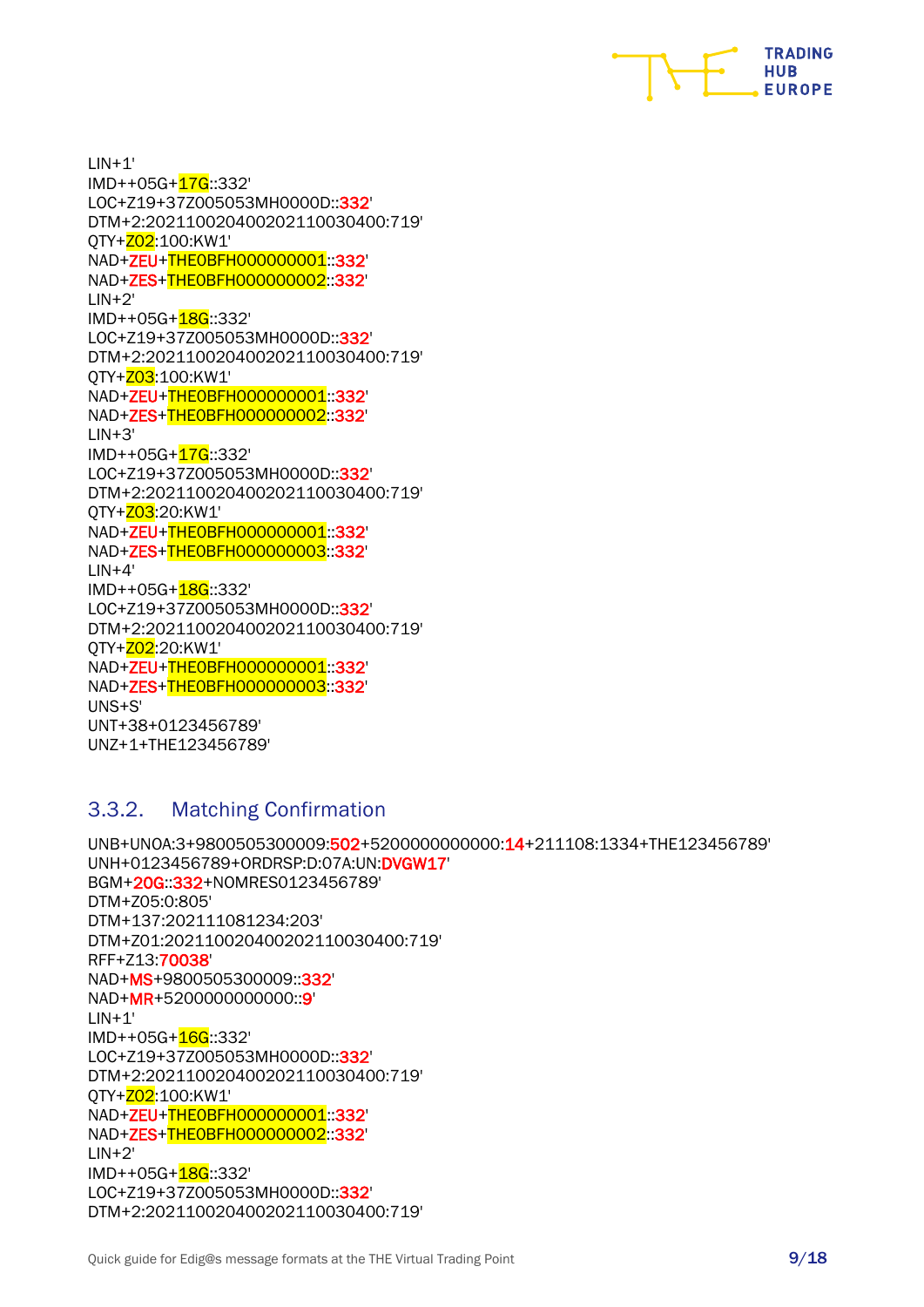

QTY+Z03:100:KW1' NAD+ZEU+THE0BFH000000001::332' NAD+ZES+THE0BFH000000002::332'  $LIN + 3'$ IMD++05G+16G::332' LOC+Z19+37Z005053MH0000D::332' DTM+2:202110020400202110030400:719' QTY+Z03:20:KW1' NAD+ZEU+THE0BFH000000001::332' NAD+ZES+THE0BFH000000003::332'  $LIN+4'$ IMD++05G+18G::332' LOC+Z19+37Z005053MH0000D::332' DTM+2:202110020400202110030400:719' 0TY+202:20:KW1' NAD+ZEU+THE0BFH000000001::332' NAD+ZES+THE0BFH000000003::332' UNS+S' UNT+38+0123456789' UNZ+1+THE123456789'

# <span id="page-9-0"></span>3.4. NOMINT XML Version 4.0

The NOMINT message is sent by the trader to the VHP of Trading Hub Europe GmbH (DVGW-Code 9800505300009).

In this example, the following premises are assumed:

- The traders GLN-Code is 5200000000000.
- The "Master Contract ID" is THEOBFH000000001.
- The balancing group contract code is THE0BFH000000001.
- The nomination is made for the location 37Z005053MH0000D.
- The quantity taken over from THE0BFH0000002 is 100 kWh/h for the whole day.
- The quantity transferred to THE0BFH0000003 is 20 kWh/h for the whole day.

```
<?xml version="1.0" encoding="ISO-8859-1" ?>
<Nomination Version="EGAS40" Release="0">
<Identification v="NOMINT12345"/>
<Type v="55G"/>
<CreationDateTime v="2021-10-10T08:45:16Z"/>
<ValidityPeriod v="2021-10-12T05:00Z/2021-10-13T05:00Z"/>
<ContractReference v="NORFF"/>
<ContractType v="CT"/>
<IssuerIdentification v="5200000000000" codingScheme="9"/>
<IssuerRole v="ZSY"/>
<RecipientIdentification v="9800505300009" codingScheme="332"/>
<RecipientRole v="ZSX"/>
<ConnectionPointInformation>
<LineNumber v="1"/>
<ConnectionPoint v="37Z005053MH0000D" codingScheme="305"/>
```

```
<InternalShipperAccount v="THE0BFH000000001" codingScheme="ZSO"/>
```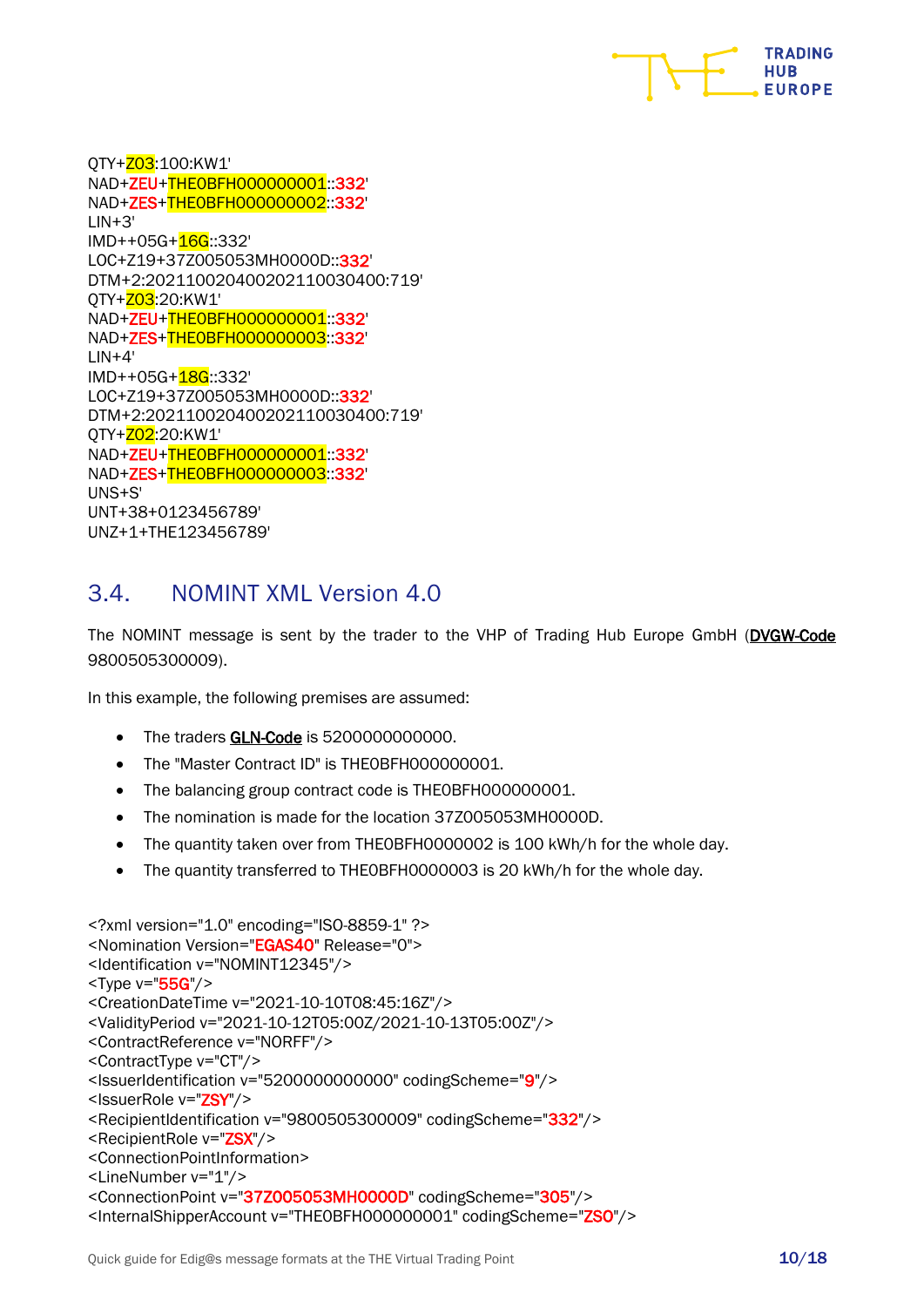

<AccountIdentification v="THE0BFH000000002" codingScheme="ZSO"/> <AccountRole v="ZES"/> <Period> <TimeInterval v="2021-10-12T05:00Z/2021-10-13T05:00Z"/> <Direction v="Z02"/> <Quantity v="100"/> <MeasureUnit v="KW1"/> </Period> </ConnectionPointInformation> <ConnectionPointInformation> <LineNumber v="1"/> <ConnectionPoint v="37Z005053MH0000D" codingScheme="305"/> <InternalShipperAccount v="THE0BFH000000001" codingScheme="ZSO"/> <AccountIdentification v="THE0BFH000000003" codingScheme="ZSO"/> <AccountRole v="ZES"/> <Period> <TimeInterval v="2021-10-12T05:00Z/2021-10-13T05:00Z"/> <Direction v="Z03"/> <Quantity v="20"/> <MeasureUnit v="KW1"/> </Period> </ConnectionPointInformation> </Nomination>

# <span id="page-10-0"></span>3.5. NOMINT EU-XML Version 5.1

The NOMINT message is sent by the trader to the VHP of Trading Hub Europe GmbH (DVGW-Code 9800505300009).

In this example, the following premises are assumed:

- The traders GLN-Code is 5200000000000.
- The "Master Contract ID" is THE0BFH000000001.
- The balancing group contract code is THE0BFH0000000001.
- The nomination is made for the location 37Z005053MH0000D.
- The quantity taken over from THE0BFH0000002 is 100 kWh/h for the whole day.
- The quantity transferred to THE0BFH0000003 is 20 kWh/h for the whole day.

<?xml version="1.0" encoding="UTF-8"?> <Nomination\_Document xmlns="urn:easeegas.eu:edigas:nominationandmatching:nominationdocument:5:1" release="3"> <identification>NOMINT12314567890</identification> <version>1</version> <type>55G</type> <creationDateTime>2021-11-10T08:40:00Z</creationDateTime> <validityPeriod>2021-11-10T05:00Z/2021-11-11T05:00Z</validityPeriod> <contractReference>THE0BFH000000001</contractReference> <contractType>CT</contractType> <issuer\_MarketParticipant.identification codingScheme="9">5200000000000</issuer\_MarketParticipant.identification>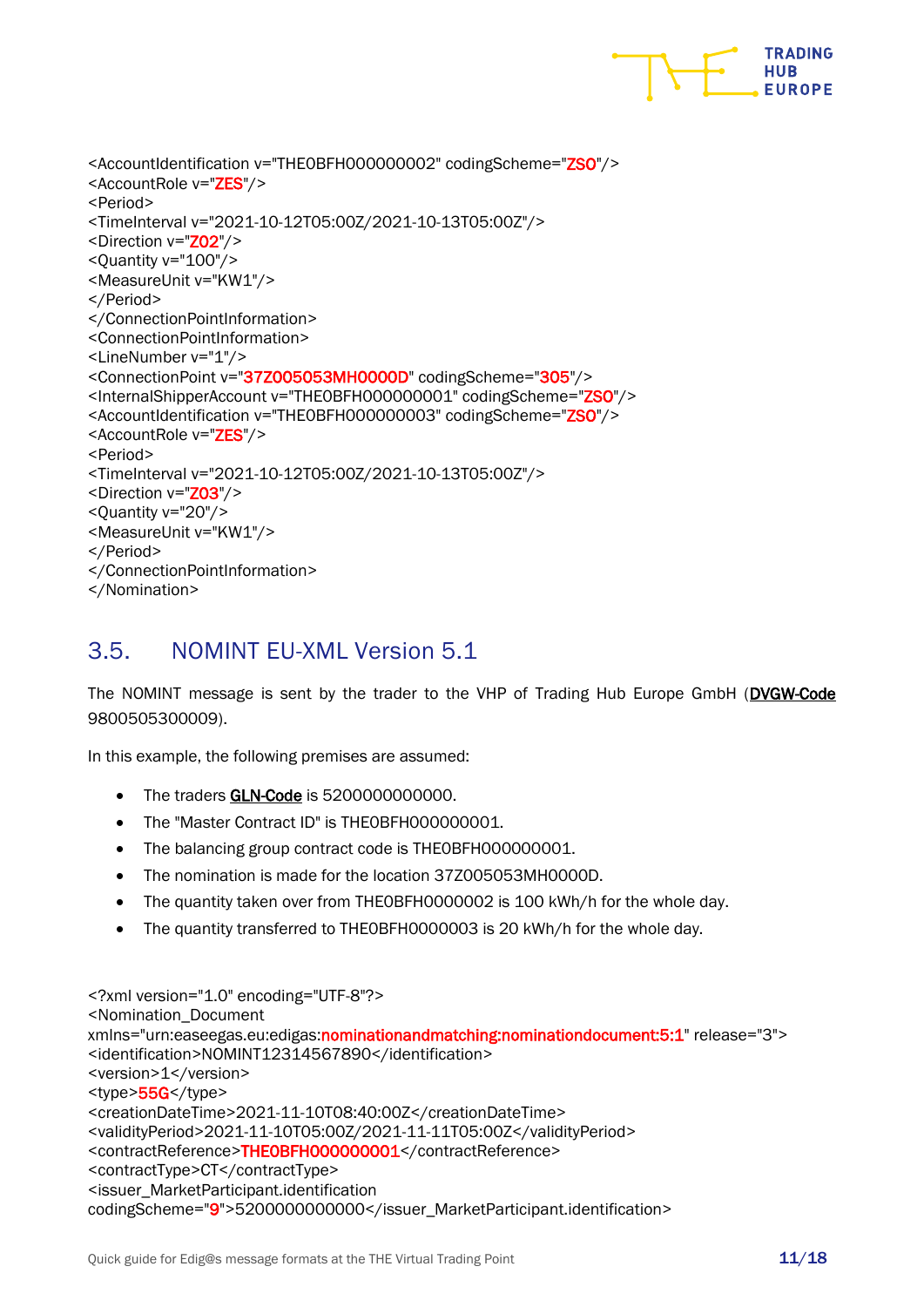

<issuer\_MarketParticipant.marketRole.code>ZSH</issuer\_MarketParticipant.marketRole.code> <recipient\_MarketParticipant.identification codingScheme="332">9800505300009</recipient\_MarketParticipant.identification> <recipient\_MarketParticipant.marketRole.code>ZSY</recipient\_MarketParticipant.marketRole.code> <ConnectionPoint> <identification codingScheme="305">37Z005053MH0000D</identification> <measureUnit.code>KW1</measureUnit.code> <NominationType> <type>A02</type> <Account> <internalAccount codingScheme="ZSO">THE0BFH000000001</internalAccount> <externalAccount codingScheme="ZSO">THE0BFH000000002</externalAccount> <Period> <timeInterval>2021-11-10T05:00Z/2021-11-11T05:00Z</timeInterval> <direction.code>Z02</direction.code> <quantity.amount>100</quantity.amount> </Period> </Account> </NominationType> </ConnectionPoint> <ConnectionPoint> <identification codingScheme="305">37Z005053MH0000D</identification> <measureUnit.code>KW1</measureUnit.code> <NominationType> <type>A02</type> <Account> <internalAccount codingScheme="ZSO">THE0BFH000000001</internalAccount> <externalAccount codingScheme="ZSO">THE0BFH000000003</externalAccount> <Period> <timeInterval>2021-11-10T05:00Z/2021-11-11T05:00Z</timeInterval> <direction.code>Z03</direction.code> <quantity.amount>20</quantity.amount> </Period> </Account> </NominationType> </ConnectionPoint> </Nomination\_Document>

# <span id="page-11-0"></span>3.6. NOMRES EU-XML Version 5.1

Trading Hub Europe sends a NOMRES message as confirmation of the takeover/transfer nominations at the VTP. 14G denotes the nominated quantities, 18G the quantities nominated by the counter-part and 16G the matched quantities.

```
<?xml version="1.0" encoding="UTF-8"?>
<NominationResponse_Document 
xmlns="urn:easeegas.eu:edigas:nominationandmatching:nominationresponsedocument:5:1" 
release="3">
<identification>THE123456789</identification>
<version>1</version>
<type>08G</type>
<creationDateTime>2021-11-10T09:03:24Z</creationDateTime>
<validityPeriod>2021-11-11T05:00Z/2021-11-12T05:00Z</validityPeriod>
```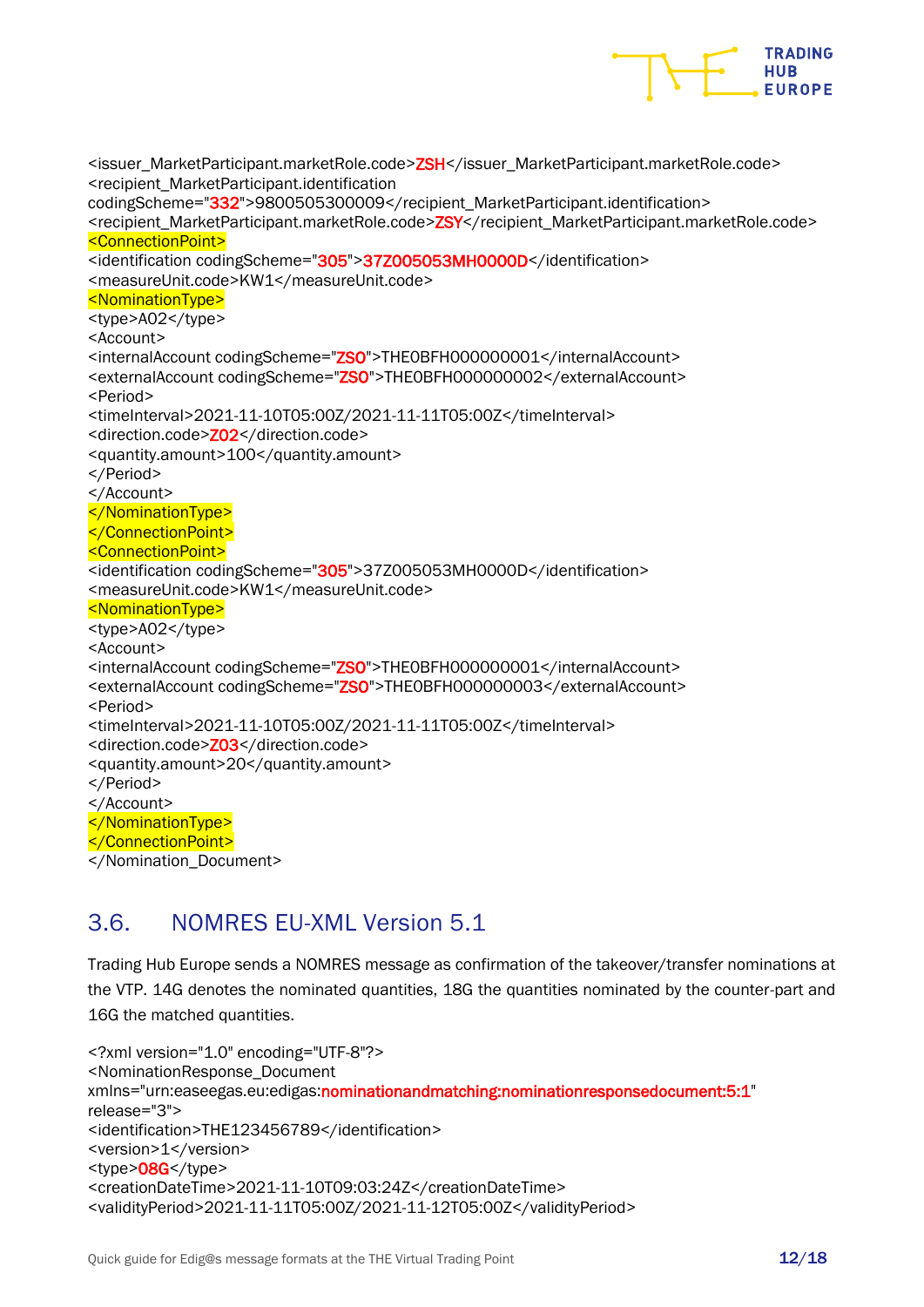

```
<contractReference>THE0BFH000000001</contractReference>
<contractType>CT</contractType>
<issuer_MarketParticipant.identification 
codingScheme="332">9800505300009</issuer_MarketParticipant.identification>
<issuer_MarketParticipant.marketRole.code>ZSY</issuer_MarketParticipant.marketRole.code>
<recipient_MarketParticipant.identification 
codingScheme="9">5200000000000</recipient_MarketParticipant.identification>
<recipient_MarketParticipant.marketRole.code>ZSH</recipient_MarketParticipant.marketRole.code>
<nomination_Document.identification>DEFAULT</nomination_Document.identification>
<nomination_Document.version>1</nomination_Document.version>
<ConnectionPoint>
<identification codingScheme="305">37Z005053MH0000D</identification>
<measureUnit.code>KW1</measureUnit.code>
<NominationType>
<type>A02</type>
<Account>
<internalAccount codingScheme="ZSO">THE0BFH000000001</internalAccount>
<externalAccount codingScheme="ZSO">THE0BFH000000002</externalAccount>
<InformationOrigin_TimeSeries>
<type>18G</type>
<Period>
<timeInterval>2021-11-11T05:00Z/2021-11-12T05:00Z</timeInterval>
<direction.code>Z02</direction.code>
<quantity.amount>100</quantity.amount>
</Period>
</InformationOrigin_TimeSeries>
</Account>
</NominationType>
</ConnectionPoint>
<ConnectionPoint>
<identification codingScheme="305">37Z005053MH0000D</identification>
<measureUnit.code>KW1</measureUnit.code>
<NominationType>
<type>A02</type>
<Account>
<internalAccount codingScheme="ZSO">THE0BFH000000001</internalAccount>
<externalAccount codingScheme="ZSO">THE0BFH000000002</externalAccount>
<InformationOrigin_TimeSeries>
<type>16G</type>
<Period>
<timeInterval>2021-11-11T05:00Z/2021-11-12T05:00Z</timeInterval>
<direction.code>Z02</direction.code>
<quantity.amount>100</quantity.amount>
</Period>
</InformationOrigin_TimeSeries>
</Account>
</NominationType>
</ConnectionPoint>
<ConnectionPoint>
<identification codingScheme="305">37Z005053MH0000D</identification>
<measureUnit.code>KW1</measureUnit.code>
<NominationType>
<type>A02</type>
<Account>
<internalAccount codingScheme="ZSO">THE0BFH000000001</internalAccount>
```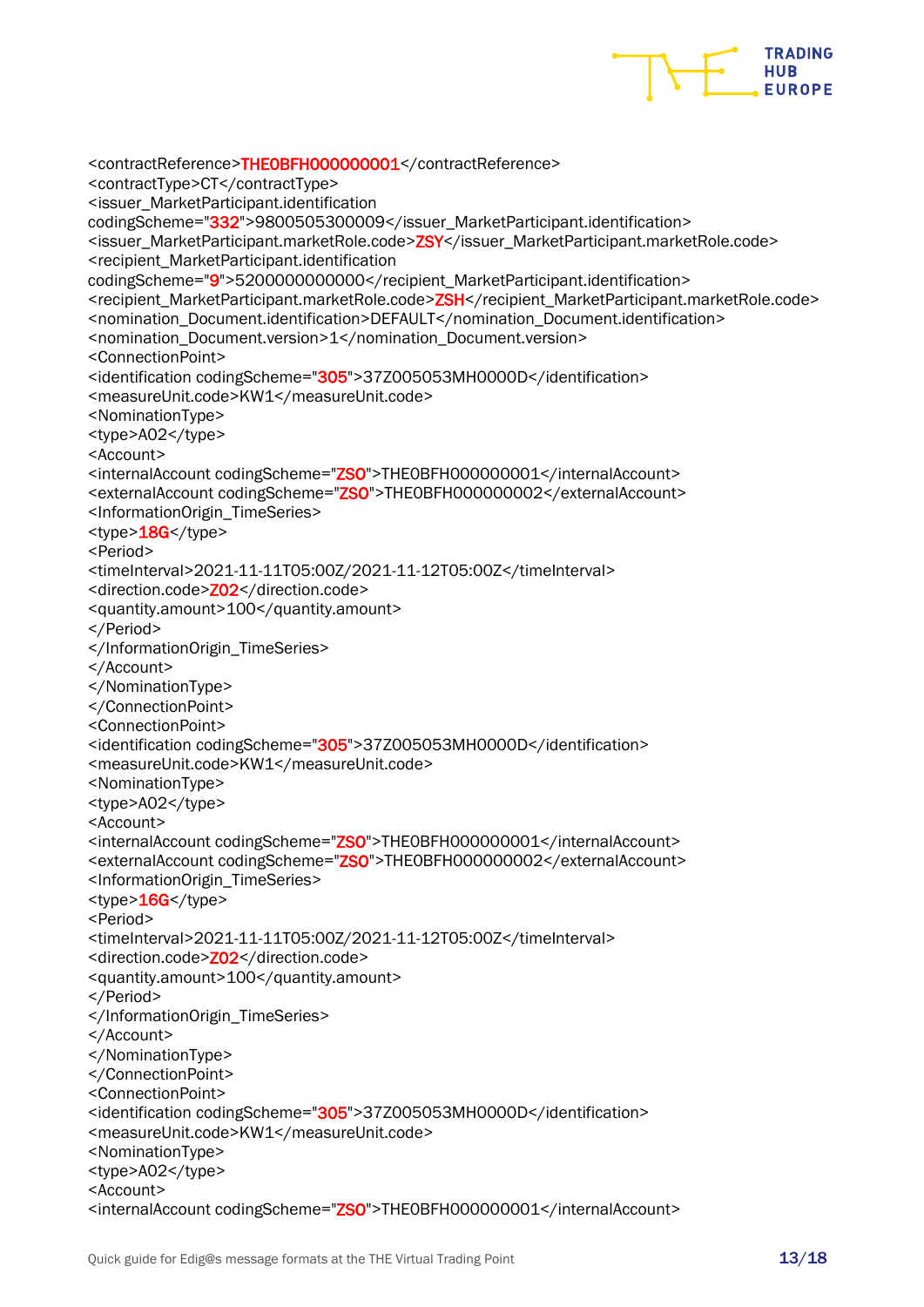

```
<externalAccount codingScheme="ZSO">THE0BFH000000002</externalAccount>
<InformationOrigin_TimeSeries>
<type>14G</type>
<Period>
<timeInterval>2021-11-11T05:00Z/2021-11-12T05:00Z</timeInterval>
<direction.code>Z02</direction.code>
<quantity.amount>100</quantity.amount>
</Period>
</InformationOrigin_TimeSeries>
</Account>
</NominationType>
</ConnectionPoint>
<ConnectionPoint>
<identification codingScheme="305">37Z005053MH0000D</identification>
<measureUnit.code>KW1</measureUnit.code>
<NominationType>
<type>A02</type>
<Account>
<internalAccount codingScheme="ZSO">THE0BFH000000001</internalAccount>
<externalAccount codingScheme="ZSO">THE0BFH000000003</externalAccount>
<InformationOrigin_TimeSeries>
<type>18G</type>
<Period>
<timeInterval>2021-11-11T05:00Z/2021-11-12T05:00Z</timeInterval>
<direction.code>Z03</direction.code>
<quantity.amount>20</quantity.amount>
</Period>
</InformationOrigin_TimeSeries>
</Account>
</NominationType>
</ConnectionPoint>
<ConnectionPoint>
<identification codingScheme="305">37Z005053MH0000D</identification>
<measureUnit.code>KW1</measureUnit.code>
<NominationType>
<type>A02</type>
<Account>
<internalAccount codingScheme="ZSO">THE0BFH000000001</internalAccount>
<externalAccount codingScheme="ZSO">THE0BFH000000003</externalAccount>
<InformationOrigin_TimeSeries>
<type>16G</type>
<Period>
<timeInterval>2021-11-11T05:00Z/2021-11-12T05:00Z</timeInterval>
<direction.code>Z03</direction.code>
<quantity.amount>20</quantity.amount>
</Period>
</InformationOrigin_TimeSeries>
</Account>
</NominationType>
</ConnectionPoint>
<ConnectionPoint>
<identification codingScheme="305">37Z005053MH0000D</identification>
<measureUnit.code>KW1</measureUnit.code>
<NominationType>
<type>A02</type>
```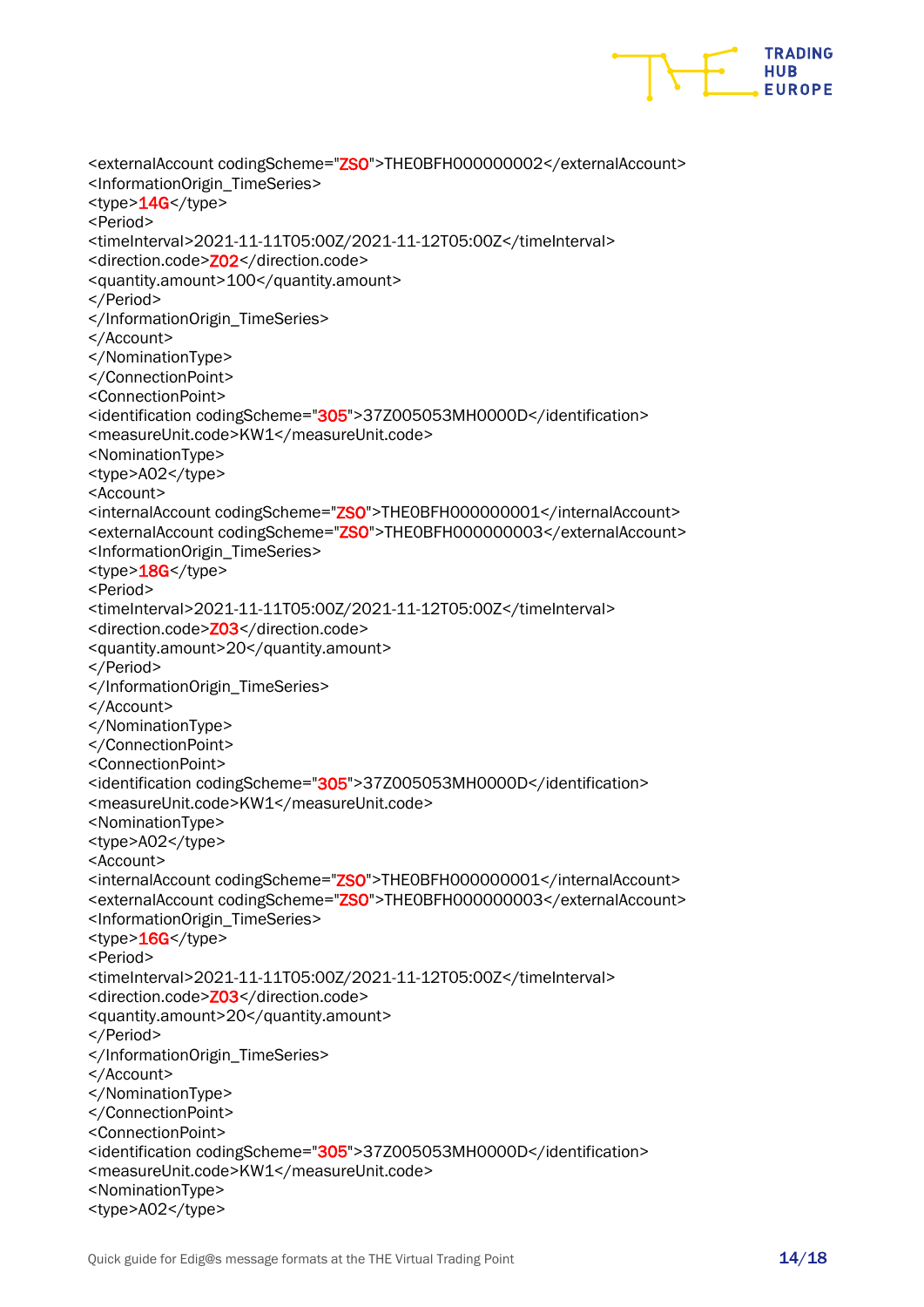

<Account> <internalAccount codingScheme="ZSO">THE0BFH000000001</internalAccount> <externalAccount codingScheme="ZSO">THE0BFH000000003</externalAccount> <InformationOrigin\_TimeSeries> <type>14G</type> <Period> <timeInterval>2021-11-11T05:00Z/2021-11-12T05:00Z</timeInterval> <direction.code>Z03</direction.code> <quantity.amount>20</quantity.amount> </Period> </InformationOrigin\_TimeSeries> </Account> </NominationType> </ConnectionPoint> </NominationResponse\_Document>

# <span id="page-14-0"></span>3.7. CONTRL-messages

The CONTRL message is sent to the trader in response to an Edifact NOMINT message. The message is always sent in the currently valid message version.

In this example, the following premises are assumed:

- The traders **GLN-Code** is 5200000000000.
- The NOMINT sent by the dealer contains the identifier NOMINT012345.

If the NOMINT was syntactically correct, the following message is sent:

```
UNB+UNOC:3+9800505300009:502+5200000000000:14+211110:1041+CTHE123456789'
UNH+CTHE123456789+CONTRL:D:3:UN:2.0a'
UCI+NOMINT012345+5200000000000:9+9800505300009:502+7'
UNT+3+CTHE123456789'
UNZ+1+CTHE123456789'
```
If the NOMINT contains one or more syntactical errors, the following message is sent, with which an additional error is given (here, for example, an illegal qualifier in line 158 of the input message):

```
UNB+UNOC:3+9800505300009:502+5200000000000:14+211110:1041+CTHE123456789'
UNH+CTHE123456789+CONTRL:D:3:UN:2.0a'
UCI+NOMINT012345+5200000000000:9+9800505300009:502+4'
UCM+NOMINT012345+ORDERS:D:07A:UN:DVGW17+4'
UCS+158'
UCD+12+1'
UNT+6+CTHE123456789'
```
<span id="page-14-1"></span>UNZ+1+CTHE123456789'

# 3.8. APERAK and ACKNOW messages

If the NOMINT sent by the trader cannot be processed due to technical errors, an APERAK message is sent if the EDIFACT format is used, or an ACKNOW message with a corresponding error notice if the XML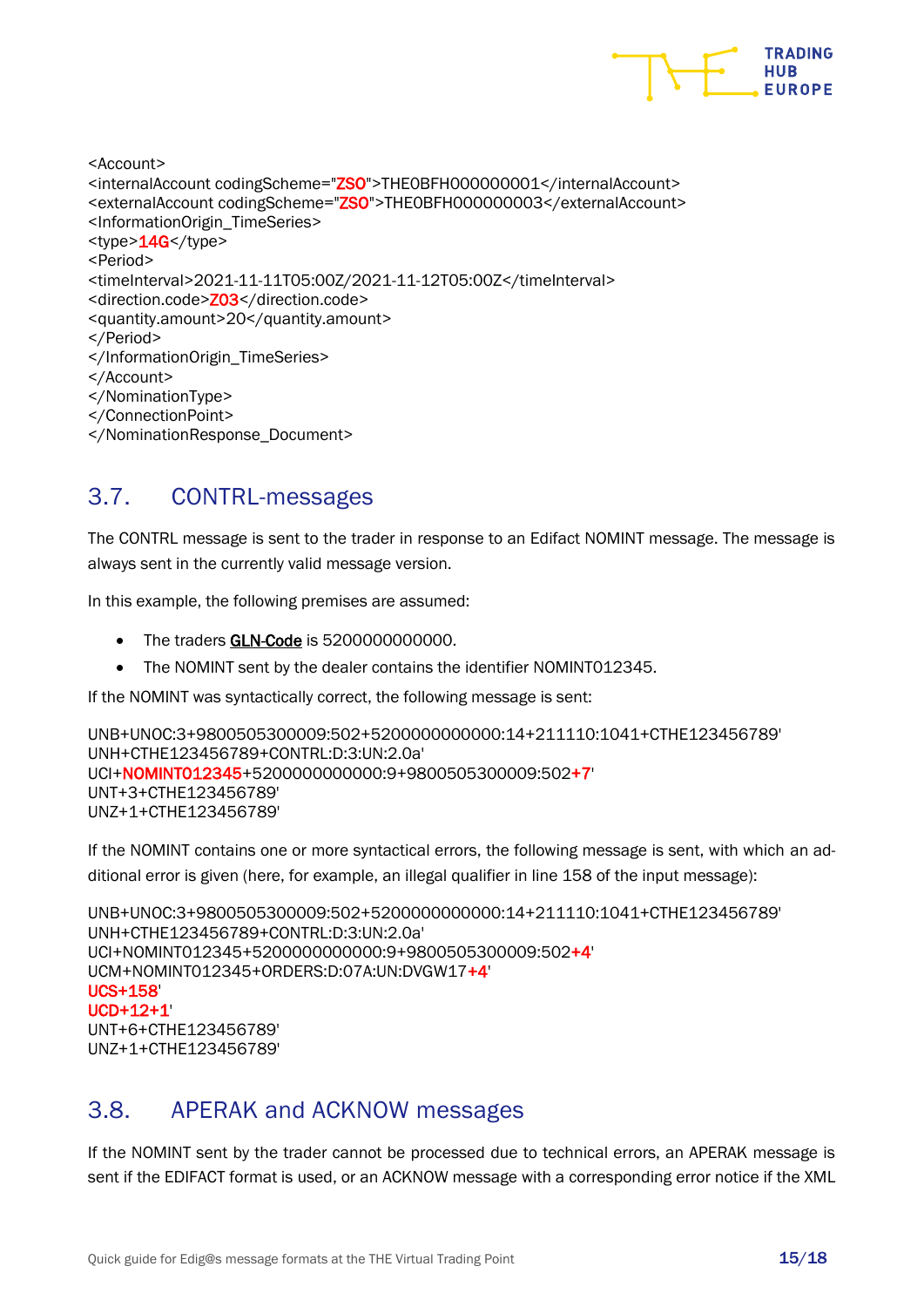

format is used. Errors are, if possible, additionally described as free text. The message is always sent in the currently valid message version.

Upon receipt of a nomination in EU-XML 5.1 format, an ACKNOW will also be sent as a positive acknowledgement with the code "01G" and the text "PROCESSED AND ACCEPTED" in case of error-free processing.

#### <span id="page-15-0"></span>3.8.1. APERAK

UNB+UNOC:3+9800505300009:502+5200000000000:14+211023:1204+ATHE1234567' UNH+ATHE1736106+APERAK:D:07B:UN:2.1f' BGM+313+ATHE1234567' DTM+137:202109231004:203' RFF+ACE:NOMINT012345' DTM+171:202110231003:203' NAD+MS+9800505300009::332' NAD+MR+5200000000000::9' ERC+Z31' RFF+ACW:NOMINT012345' RFF+AGO:NOMINT012345' FTX+AAO+++(THE0BFH000000001, THE0BFH000000002, BUY) Unbekannter Shippercode.(NOMINT, BUY, 24.10.2021 04?:00, 25.10.2021 04?:00, THE0BFH000000001, THE0BFH000000002, )! ' UNT+12+ATHE1234567' UNZ+1+ATHE1234567'

#### <span id="page-15-1"></span>3.8.2. ACKNOW EU-XML 5.1 (positive)

<?xml version="1.0" encoding="UTF-8"?> <Acknowledgement\_Document xmlns="urn:easeegas.eu:edigas:general:acknowledgementdocument:5:1" xmlns:xsi="http://www.w3.org/2001/XMLSchema-instance" release="2" xsi:schemaLocation="urn:easeegas.eu:edigas:general:acknowledgementdocument:5:1 urn-easee-gaseu-edigas-general-acknowledgementdocument-5-1.xsd"> <identification>ATHE1234567</identification> <type>294</type> <creationDateTime>2021-10-23T10:44:20Z</creationDateTime> <issuer\_MarketParticipant.identification codingScheme="332">9800505300009</issuer\_MarketParticipant.identification> <issuer\_MarketParticipant.marketRole.code>ZSY</issuer\_MarketParticipant.marketRole.code> <recipient\_MarketParticipant.identification codingScheme="9">5200000000000</recipient\_MarketParticipant.identification> <recipient\_MarketParticipant.marketRole.code>ZSH</recipient\_MarketParticipant.marketRole.code> <receiving\_Document.identification>NOMINT012345</receiving\_Document.identification> <receiving\_Document.type>55G</receiving\_Document.type> <receiving\_Document.version>3</receiving\_Document.version> <receiving\_Document.creationDateTime>2021-10- 23T10:44:16Z</receiving\_Document.creationDateTime> <Reason> <code>01G</code> <text>PROCESSED AND ACCEPTED</text> </Reason> </Acknowledgement\_Document>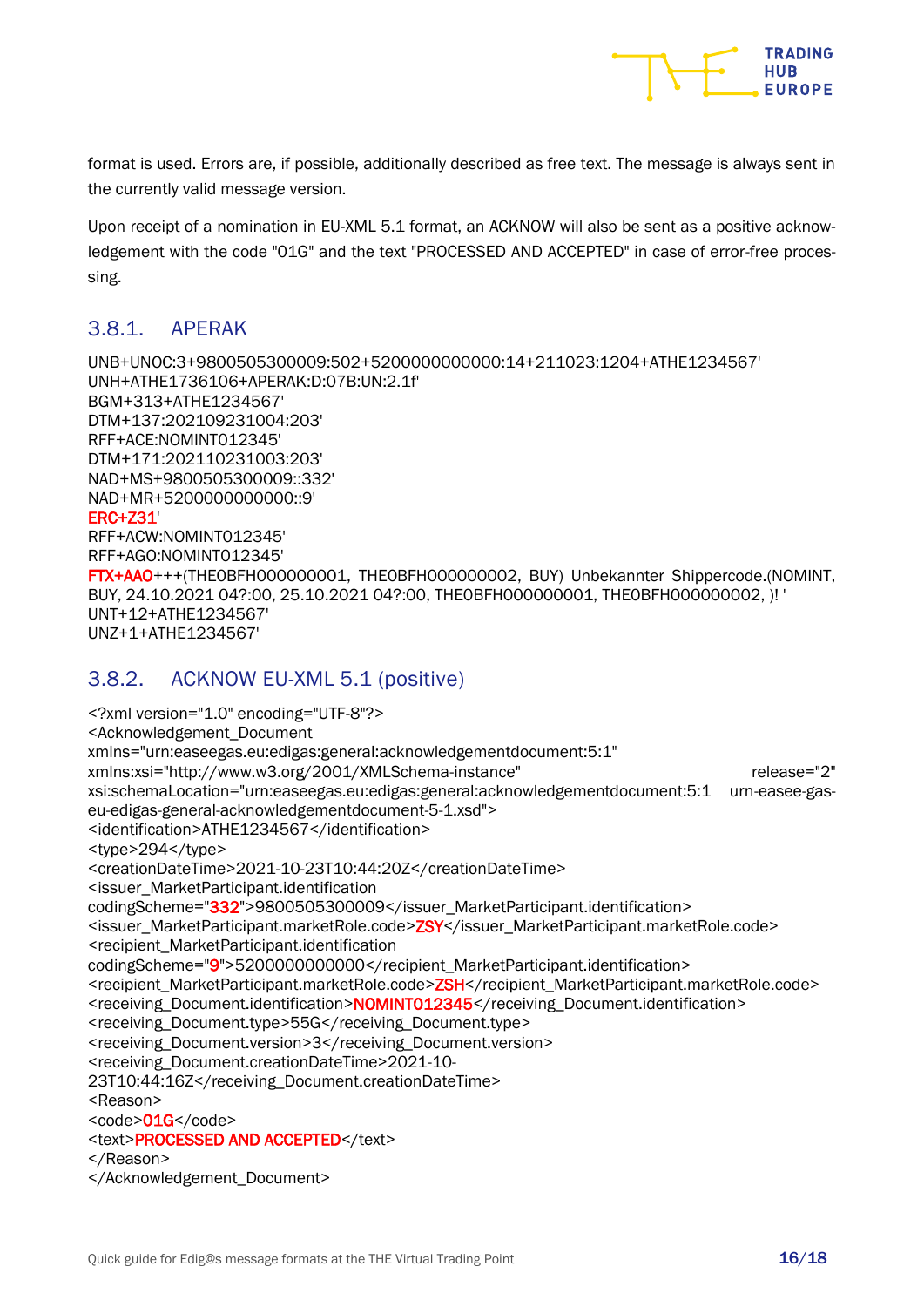

### <span id="page-16-0"></span>3.8.3. ACKNOW EU-XML 5.1 (negative)

<?xml version="1.0" encoding="UTF-8"?> <Acknowledgement\_Document xmlns="urn:easeegas.eu:edigas:general:acknowledgementdocument:5:1" xmlns:xsi="http://www.w3.org/2001/XMLSchema-instance" release="2" xsi:schemaLocation="urn:easeegas.eu:edigas:general:acknowledgementdocument:5:1 urn-easee-gaseu-edigas-general-acknowledgementdocument-5-1.xsd"> <identification>ATHE1234567</identification> <type>294</type> <creationDateTime>2021-10-23T10:44:20Z</creationDateTime> <issuer\_MarketParticipant.identification codingScheme="332">9800505300009</issuer\_MarketParticipant.identification> <issuer\_MarketParticipant.marketRole.code>ZSY</issuer\_MarketParticipant.marketRole.code> <recipient\_MarketParticipant.identification codingScheme="9">5200000000000</recipient\_MarketParticipant.identification> <recipient\_MarketParticipant.marketRole.code>ZSH</recipient\_MarketParticipant.marketRole.code> <receiving\_Document.identification>NOMINT012345</receiving\_Document.identification> <receiving\_Document.type>55G</receiving\_Document.type> <receiving\_Document.version>3</receiving\_Document.version> <receiving\_Document.creationDateTime>2021-10- 23T10:44:16Z</receiving\_Document.creationDateTime> <Reason> <code>68G</code> <text>+++(THE0BFH000000001, THE0BFH000000002, BUY) Unbekannter Shipper-code.(NOMINT,

BUY, 24.10.2021 04?:00, 25.10.2021 04?:00, THE0BFH000000001, THE0BFH000000002, )!</text> </Reason>

</Acknowledgement\_Document>